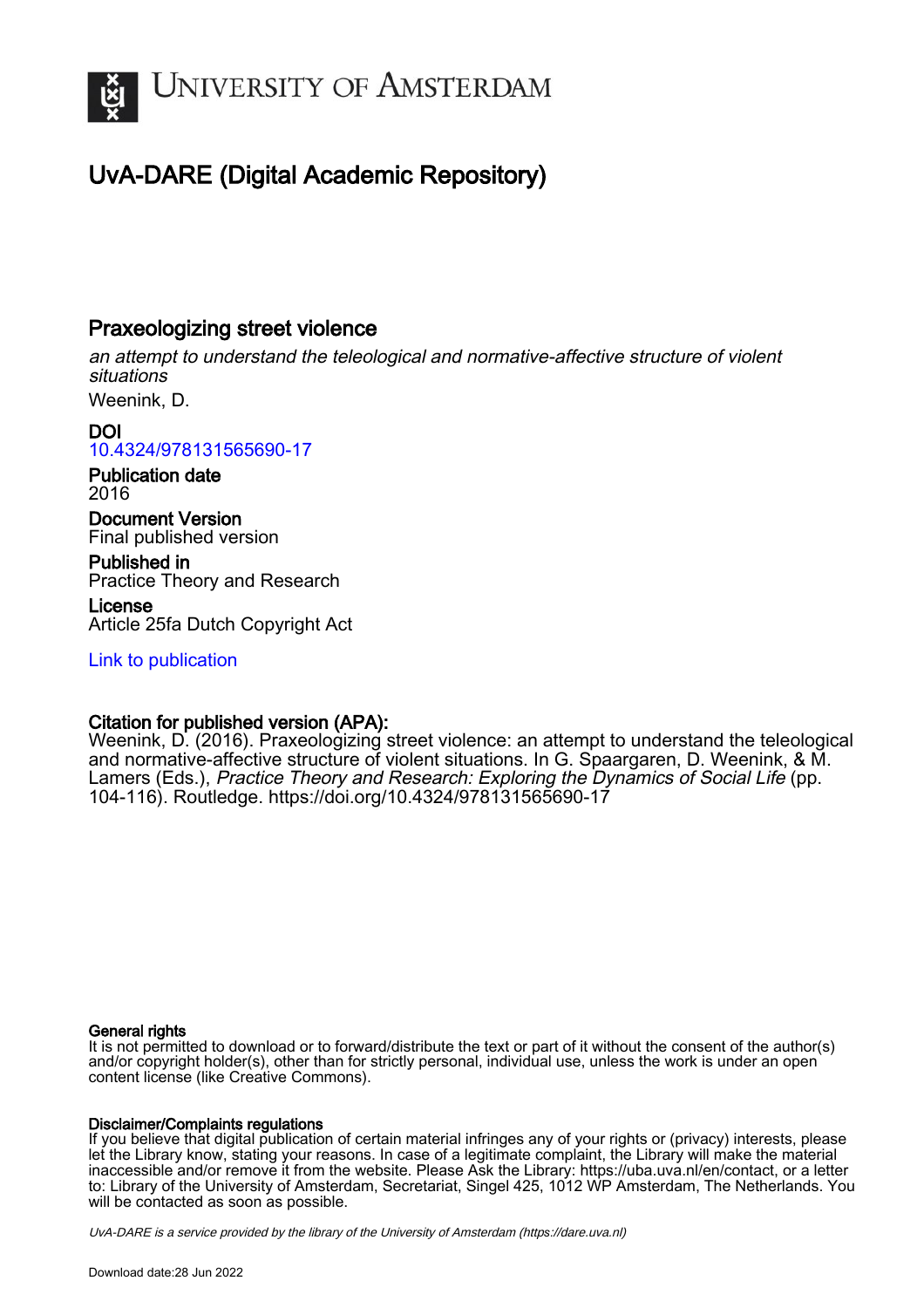# **Praxeologizing street violence**

An attempt to understand the teleological and normative- affective structure of violent situations<sup>1</sup>

*Don Weenink*

## **Introduction**

Many studies of violence focus on factors – features of perpetrators and sometimes victims or neighbourhoods – to assess the likelihood for violence to occur. This work tends to overlook what is actually happening in violent incidents, and it has been noted that one way to advance social scientific insight in this domain is to put the situation centre stage (Collins, 2008; Katz, 1988; Athens, 1980/1997). Practice approaches, with their focus on the actual doings and sayings, might be well equipped to this task. However, it seems awkward to regard destructive acts of violence as a practice. Without denying that conflict, antagonism or opposition occur in all practices, most practice approaches depart from the idea that people work towards a common goal, mutually adjusting their doings and saying in the light of that aim. Also, most work in this tradition considers practices as routine, repetitive activities in everyday life. While the notion of violence is used to capture a great variety of human action, ranging from symbolic or structural violence to the intentional physical harm doing (Spierenburg, 2009), most notions of violence neither regard it as routine action nor as a form of mutual alignment toward a common goal. Nevertheless, practice approaches claim to offer an encompassing perspective on social life as a vast intermeshing of a great manifolds of doings and sayings (Nicolini, 2012; Reckwitz, 2002; Schatzki, 2010). Consequently, there is no good reason why the ugly and awful doings and sayings among them should be excluded from the domain of study.

 This chapter aims to answer three questions. First, can violence be regarded as sets of doings and sayings in which people mutually attune their actions toward a shared goal and if so, how? Second, how are these teleological actions related to material arrangements, more specifically human bodies and weapons? Third, what can be learnt from approaching violence in this way? By attempting to answer these questions, the chapter also attempts to evaluate how a practice approach may contribute to the study of violence, in particular vis- à-vis interactionist (Luckenbill, 1977; Felson, 1982; Felson and Tedeschi, 1993) and microsociological (Collins, 2008) perspectives that also give analytical priority to the situation rather than to individuals.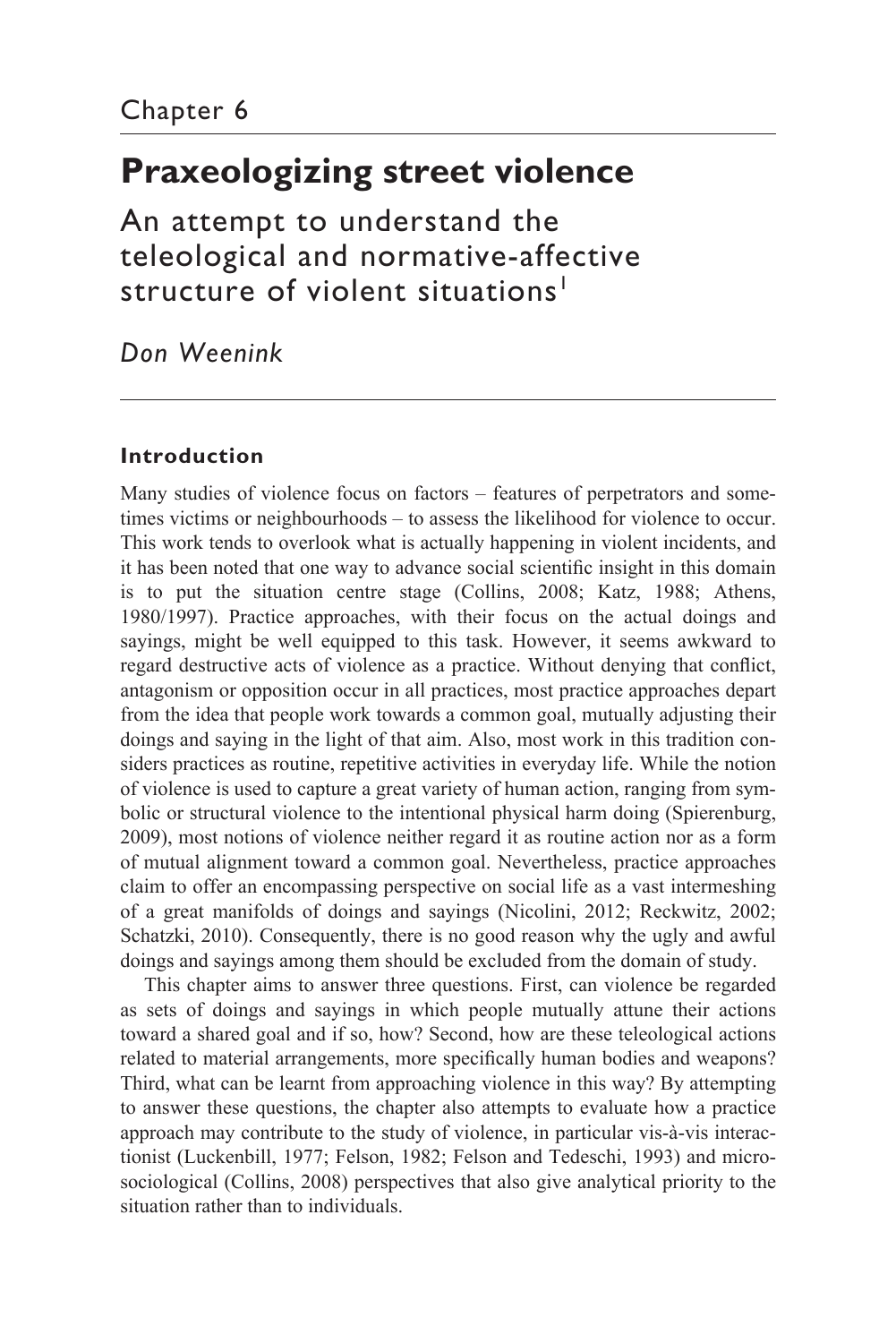To answer the above questions, this chapter offers a re- analysis of empirical data that were collected for a project on youth street violence (Weenink, 2014, 2015). The analysis follows Schatzki's (2002: 59–122) conceptualization of practices. More specifically, I will consider whether and how street violence can be regarded as integrated sets of doings and sayings. Furthermore, I will consider the role of weapons and the targeted. Schatzki outlines several elements that contribute to the integration of practices so that they are experienced as coherent sets of doings and saying by the participants. I concentrate on just one of these elements: the shared ends and normative emotions, which are part of what Schatzki calls the teleo-affective structure of practices. A full-blown analysis of violence that applies all of the four integrative elements which Schatzki outlines deserves and requires a book rather than a chapter. Moreover, some of these integrative elements require specific data in order to analyse them in full detail – while this chapter relies on textual information about the interactions only (see further below). Finally, given the importance that Schatzki (2010) gives to teleology in theories of action, it seems justified to consider the integrative element in which goal-orientedness is most explicitly conceptualized. Note that in the most narrow definitions of violence, goal- orientedness is also explicitly mentioned, in the form of intentional harm-doing.

 The data originates from judicial files of Dutch juvenile courts. The average age of the attackers was 17 years at the time the violence was committed. The files comprise interrogation reports of witnesses, defendants, victims and reports of the courts and the public prosecutor. Based on these files, a textual database was set up, with cases containing detailed descriptions of the violent interaction. The sampling of case files was based on all sections of Dutch penal law considering violent offences: public bodily harm, battery or bodily harm, grievous bodily harm, (attempt to) manslaughter and (attempt to) murder. Case files were drawn from archives of four judicial districts. In sum, the sample consists of 159 violent interactions (more information concerning the sampling and the analytical procedures can be found in Weenink, 2014, 2015). In this chapter, I use only two cases of the data set. These two cases exemplify two of the most common forms of street violence in my dataset, together amounting to 84 per cent of all cases.

 In this chapter, a distinction is made between instigators and victims. Instigators are persons who started the physical harm- doing and who often also dominate the interaction. This does not mean that instigators are necessarily the only ones bearing moral responsibility, even if they are seen as offenders by judicial institutions.

 The plan of the chapter is as follows. The next session discusses Schatzki's (2002) conceptualization of how practices are integrated, with specific attention given to their teleo- affective structure, and how these integrative elements relate to the targeted body parts and weapons. The empirical sections that follow aim to identify whether and how specific normative emotions and goal- orientedness appear in youth street violence. The chapter concludes by evaluating this attempt to praxeologize street violence in the light of the aim formulated above.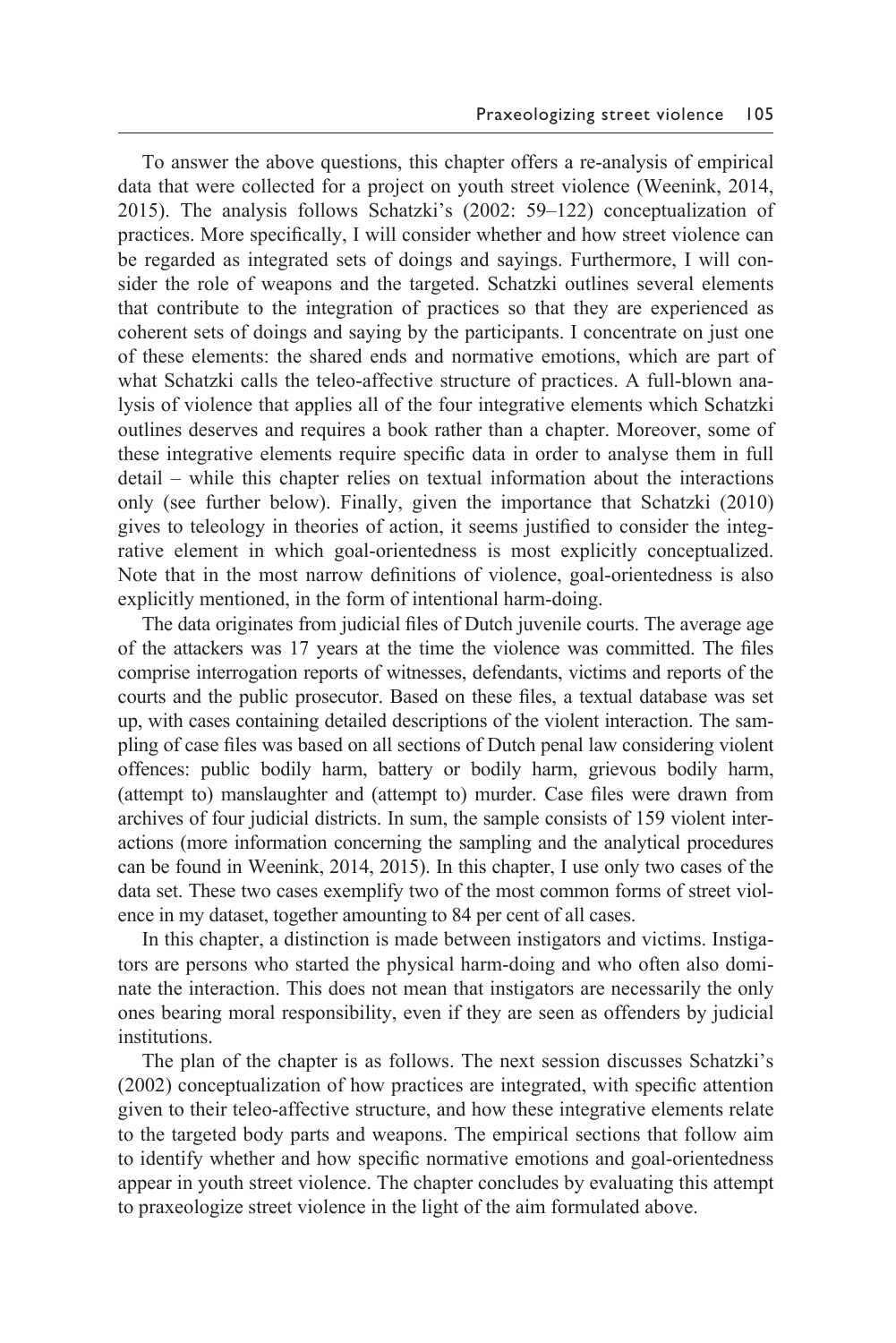#### **The integration of doings and sayings through teleo- affective structures**

Before explicating the term teleo- affective structure, I will first shortly consider the other integrative elements of practices that bring about the 'hanging together' of sayings and doings, as outlined by Schatzki (2002: 59–122). The first element comprises practical understanding or action understanding. This is the embodied or visceral know- how to do things on the spot. This knowing how to perform an action most often proceeds automatically and unthinkingly. General understandings, the second element, are the sets of broader ideas and meanings that are attached to a practice, which allow participants to communicate to themselves and the other participants how the things that they are doing relate to the rest of their world. The third integrative element of practices mentioned by Schatzki are rules; these comprise explicit guidelines and instructions that specify what should be done at a certain moment. Finally, the fourth integrative element comprises the teleoaffective structure, a set of ends that participants should or may pursue. The teleological part seems to be of particular importance with regard to the integration of practices as it allows mutually adjusting series of actions that participants carry out as they work toward a shared goal. There are two aspects related to this teleological part. The first aspect concerns the purpose of the acting, or the shared idea of a future situation that the individuals aim to bring about. Individuals can be consciously aware of such future-in-the-making or not. They can think, feel, dream, fantasize, want, desire or imagine such future. Having a sense of the purpose of the acting gives coherence and meaning to sequences of little tasks or body (including mental) actions, that follow up on one another to bring about the thought, felt, dreamed, fantasized, wanted, desired or imagined etcetera end. Schatzki (1996: 122–123) calls these subsequent series of tasks 'signifying chains', in which each task is tied to the previous one, working toward the purpose. The second teleological aspect, 'practical intelligibility' follows from this. Practical intelligibility is the sense, conscious or not, to do something, to perform an action. Precisely what to do, or what action is signified by practical intelligibility, arises from what an individual experiences, believes, perceives, imagines etcetera to be as the 'state of affairs', given which it makes sense to perform an action for the sake of a desired, wanted, needed etcetera 'state of being' (2010: 114–115). In the course of pursuing body actions in a signifying chain, practical intelligibility provides individuals with a sense of what to do next given the purpose (Schatzki, 2002: 74–76; Schatzki, 2010: 114–115). For practices to be experienced as coherent and recognizable sets of doings and sayings by the participants, the purpose, the signifying chains and the practical intelligibility to bring the purpose about, must be shared, at least to a large extent, among the participants. This enables the mutual alignment of the actions of participants and the situational going-on in practices. The mutual alignment and the situational going-on are strengthened by the affective part of the teleo- affective structure. This is because the shared purpose, the signifying chains and the practical intelligibility are not neutral, they have some compelling or even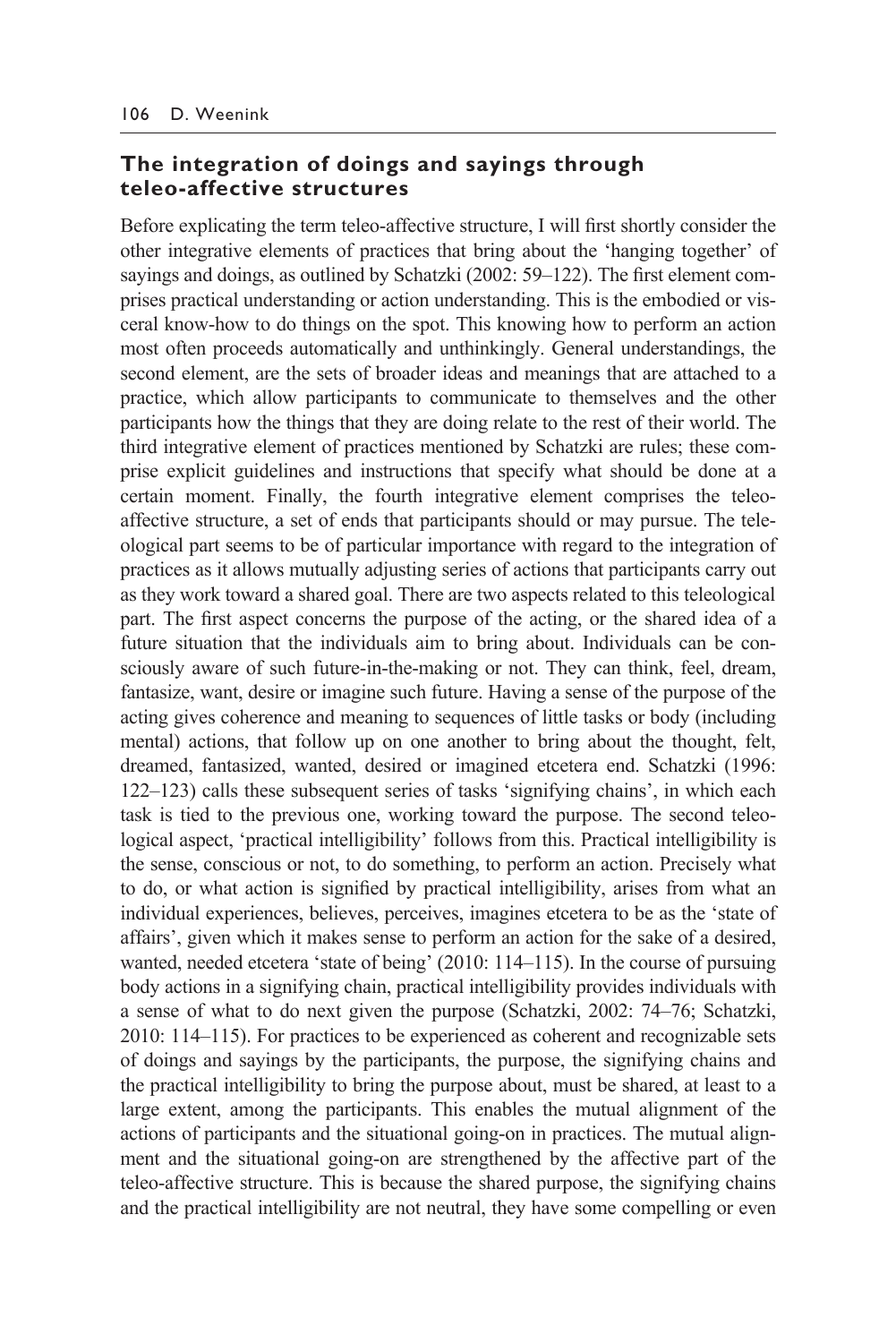coercive force. In the words of Nicolini (2012: 166), the teleo- affective structure comprises 'direction and oughtness'. The 'oughtness' not just concerns the end that the participants should be pursuing, the manner in which they should do so, as well as the order in which the various tasks should be executed, but also the kind of emotions participants should experience as well as the manner in which they should express them. In Hochschild's (1979, 1983) terms, each practice brings its own set of 'feeling rules'. There is thus a normative- affective order in practices that buttresses the integrative tendency of the teleological part.

The teleology and normative-affective order may differ in various forms of violence. Relatedly, the role and the type of material arrangements in these doings and sayings may differ as well. Thus, I will consider whether the role of weapons and targeted body parts differs in relation to the end that is pursued in violent action.

 At this point, the questions formulated above can be specified. First, the question whether and how violence can be regarded as a practice can now be more precisely put as: How do ends, signifying chains, practical intelligibility and the normative-affective order (feeling rules) appear in violent interactions? Second, how are these elements related to the use of weapons and targeted body parts? The third question is then: what can be learnt from analysing violence in these praxeological terms?

## **Praxeologizing street violence: an analysis of teleological and normative- affective structures**

In this section, I will describe two cases of youth street violence. These cases each represent two forms of street violence, which I called 'contesting dominance', 'performing badness' elsewhere (Weenink, 2015). After each case, I will indicate how the teleological and affective aspects appear empirically.

#### *Contesting dominance*

This case revolves around two groups of boys. The group of Johan played football when the group of Anton appeared. Johan and Anton were the main antagonists, who engaged in a contest of daring looks.

JOHAN: When we were playing football, I saw four boys walking up to us. We looked at them, to know who they were or whether we knew them. One of those boys [Anton] started shouting: 'What are you looking at?'. Then we went on playing football. I was a bit annoyed because they were loudmouthed. Then those boys sat down on the stairs at the dike and watched us playing. Again one of them said: 'Don't you look that way'. I did not respond to that. I saw they wanted to walk away and I followed them with my eyes. Again, they told us we should not look at them. Then the two largest boys came down, up to me.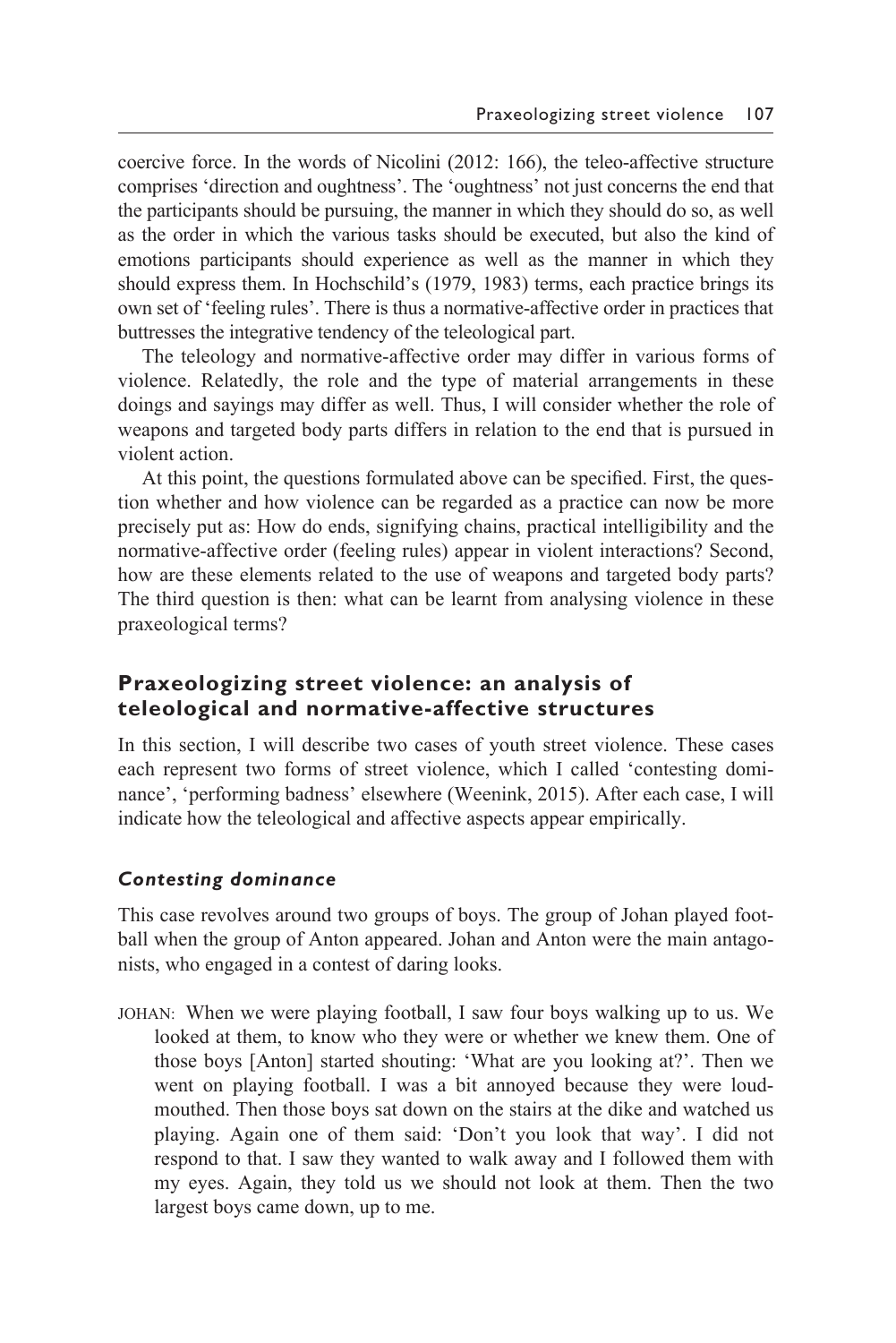#### 108 D. Weenink

ANTON: While we passed these boys, I saw one of them [Johan] looking conspicuously at me. When I looked back at him and asked what they were looking at, I heard him saying: 'Have I got something of yours on me?' [translated literally from Dutch, meaning: what do you want from me?]. We then walked to the dike and sat down. The other boys started to play soccer again. Suddenly, the ball was kicked in my direction. The boy whom I had spoken to went into my direction to get the ball. Again he was looking at me conspicuously. I said to him: 'Look just a bit longer!'. He was annoying me. After I had told him that, that boy put the ball on the ground and kept on looking at me. Then he picked up the ball and turned back to his game. I walked down to him and started to unfold my knife, and Machiel jumped on him to kick him in his back. The contest of challenges was extended even when attacker Anton showed his knife to Johan, who did not seem to be impressed and tried to get a hold on the knife. This resulted in getting his tendon cut by the knife. His hand now bleeding heavily, he finally gave up and ran away.

I will first point out the central features of contesting dominance as they are exemplified in the above case. In the fragment, Johan's looking at Anton was readily taken as a provocation by Anton's group. They perceived his looks as a challenge that required a response: 'What are you looking at?' In turn, Johan responded defiantly by asking what they wanted from him. Prolonging the sequence of provocations now set into motion, Anton's group positioned itself at the dike to watch the others play. Johan's defiant attitude resulted in their subsequent command 'Don't you look that way'. However, Johan did not give in to this claim for dominance – as one of the members of Johan's group reported: 'He will not give in, he is strong and is never afraid'. When Anton challenged Johan 'to look just a bit longer', the latter did not back up and the confrontational tension increased. To conclude: in dominance contests, both parties persevere in a quest for situational dominance and as they do so, they create an arena in which the focus of attention is on the mutual exchange of threats, insults, provocations and challenges.

 Is it possible to identify a teleo- affective structure, practical intelligibility and signifying chains in this form of violence? First, the goal of these sets of doings and sayings is to establish situational dominance at the cost of the opponent, and this end is attained through an aggressive contest, a competitive struggle in which antagonistic tension is being build up. Note that the end of attaining situational dominance at the cost of the other party is shared among the participants, as both parties engage in sequences of provocations, of moves and countermoves, claims and counterclaims to the superordinate role. Contesting dominance thus requires some form of 'working agreement' (see also Polk, 1994, 1999; Copes *et al.*, 2013; Jackson-Jacobs, 2014) between both parties to continue the confrontation. Part of the working agreement is that one should not back up a bit or leave the scene in a situation of increasing tension. Such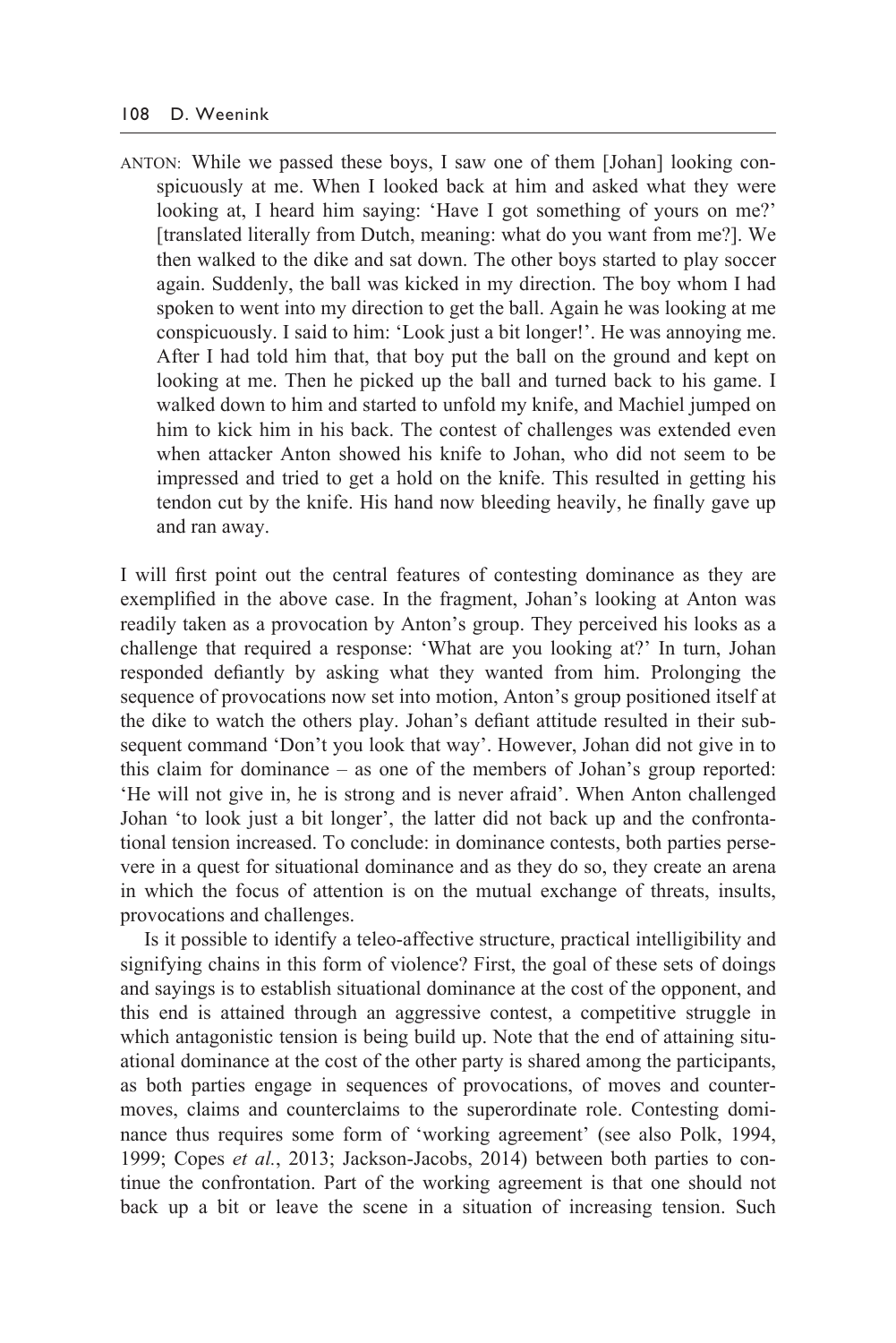working agreement is not entirely voluntarily, given the emotional costs of acting against masculine honor. Especially in the presence of peers, opponents may try to exploit the other's fear of displaying passivity or pusillanimity (Polk, 1994, 1999; Copes *et al.*, 2013; Spierenburg, 1998; Winlow and Hall, 2009).

 As they share a purpose, the antagonists also share practical intelligibility. While the data does not allow to offer an accurate description of how the participants perceive the current state of affairs (for instance participants may feel their peers are evaluating their worth or perhaps they may feel angry about something that happened before). However, at the very least it can be said that the antagonists mutually experience the presence of another party that offers an opportunity to engage in a contest. And they also at least share a desired, urged, felt, needed, sensed etcetera state of becoming to dominate the other. Given these situational state of affairs and state of becoming alone, it makes sense for them to throw insults, reproaches, degradations, challenges etcetera to the other party, to stare at the other impudently and to move daringly toward the other's direction, also in response to what the other party is doing. To engage in a dominance contest, the following series of subsequent body actions that make up a signifying chain need to be performed (the list is far from complete, but it indicates that work must be done to set the dominance contest in motion): finding an opponent, launching impudent provocations like staring or scolding or bumping at the other, and then persevering in series of provocations and challenges.

 Note that emotional dominance precedes violence, it is not a result of it (Collins, 2008). Situational asymmetry plays and important role in Randal Collins's micro- sociological theory of violence. In the theory, attaining emotional dominance is crucial for violence to occur because it offers a way to overcome the barrier of confrontational tension that normally keeps people from using violence. Two important pathways that circumvent that barrier of confrontational tension are supportive groups and the weakness of the victims.2 As I have demonstrated elsewhere (Weenink, 2014, 2015), instigators start the actual violence when they feel that ultimate dominance is within reach, either because their supportive group is larger than that of the other party, they outnumber the victim, they carry a knife or because the victims attain a vulnerable position, and most importantly, when they show signs of emotional submission.

 The normative emotions involved with contesting dominance are indignation, anger, and self- righteousness rage. These emotions are associated with a moral claim, that enables the opponents to arouse these emotions. Even though many of the contests in my data are actually fabricated, contrived or sought for, just for the sake of engaging in aggressive competition — for the sake of seeking dominance — instigators claim to be affronted, abused, offended, aggrieved etcetera by the other party. In so doing, they express the feeling rules that are attached to contesting dominance. All in all, this form of violence exhibits the important integrative elements that make for a set of doings and sayings that is perceived as coherent and recognizable for the participants, even though they are antagonists.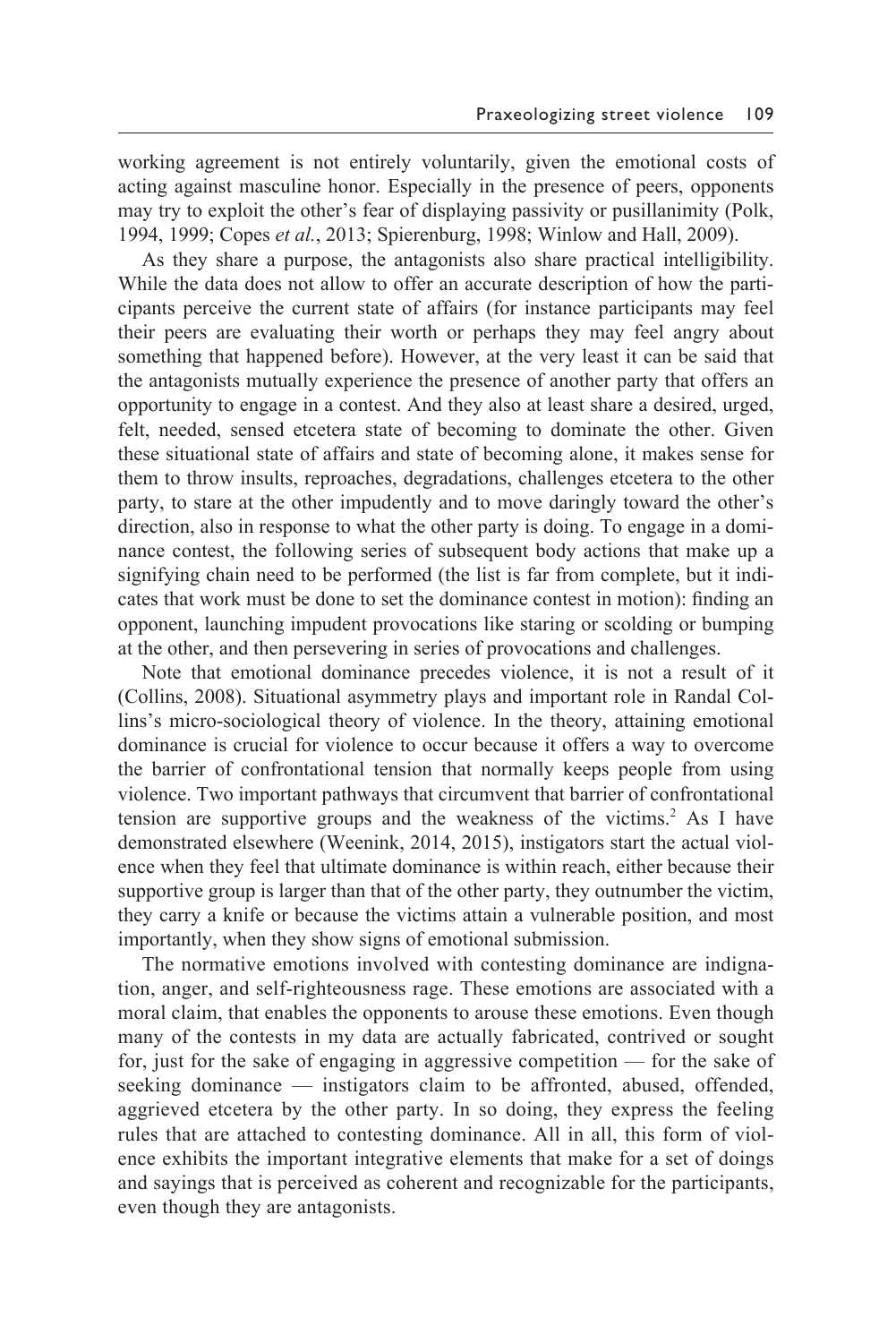#### 110 D. Weenink

 Finally, let us consider the use of weapons and human body parts. In the fragment, Anton produces a knife, because he considers Johan too large to take on with his fists only. This means that the weapon is used to gain dominance. Weapon and body parts are teleological material as they contribute to the attainment of the end. This is less obvious than it seems, as most youth report they carry a weapon for the sake of self- defense rather than to attain dominance. If weapons can be regarded as objects that sustain the specific teleology in dominance contests, it is not surprising that weapons are used much more often in contesting dominance as compared to the case of performing badness: in 21 out of 86 cases (24.4%) versus 2 out of 48 cases, a significant difference (one-sided chi square test  $p=0.002$ ). With regard to the targeted body parts, the fragment demonstrates that eyes play a central role in the building up of provocations. In addition, the provocative staring is highlighted by verbal provocations that revolve around the impudent looks of the other. In other cases of contesting dominance, eyes and tongues play an equally important role in the building up of the tension. As with the use of weapons, the face is used teleologically. In fact, eyes and tongues are perhaps the most important means to attain dominance at the cost of the other. Thus, in older Goffmanian interactionist work (Felson, 1993; Luckenbill, 1977; Polk, 1994, 1999; Felson, 1982), street violence is often seen as 'saving face' (Goffman, 1967/2005: 5–46). These are 'character contests' (Goffman, 1967/2005: 39–58, 217–218), confrontations between opponents who stand steady, as they try to save face at the other's expense in sequences of provocations and challenges (Felson and Tedeschi, 1993: 109). For this reason, it is understandable that the face of the opponent becomes an important target, because it is the source of the antagonists' attempts to claim dominance. Thus, compared with performing badness, in 42 of the 82 (51.2 per cent) cases of contesting dominance, the head was the only body part targeted, while this was 15 of 48 (31.3 per cent) cases in performing badness.<sup>3</sup> This difference is statistically significant (one-sided chi square test  $p=0.021$ ). As the face and notably the eyes are probably the most important markers of personhood in a human body (see Katz, 1999, Chapter 3 on the importance of seeing to be seen), it seems plausible that attacks against the person of the opponent aim at the face more often in contesting dominance.

#### *Performing badness*

In the following case, two girls, Chantal and Esther had agreed to 'get someone', and readily found a victim in Monica, because Chantal thought she had heard Monica scolding Chantal's mother one year before. Esther however had never met Monica before. After a first round of slapping Monica's face, a group gathered and started to cheer and yell.

 Lars, friend of attacker Chantal: After they had slapped her, they let Monica run away, went after her and hit her again. She was crying and saying sorry. Esther said: 'Come on, let's beat her up, 'cause I enjoy it. I just get the hang for it now, so let's get her again'. I heard the group yelling: 'Let her crawl, let her crawl!'.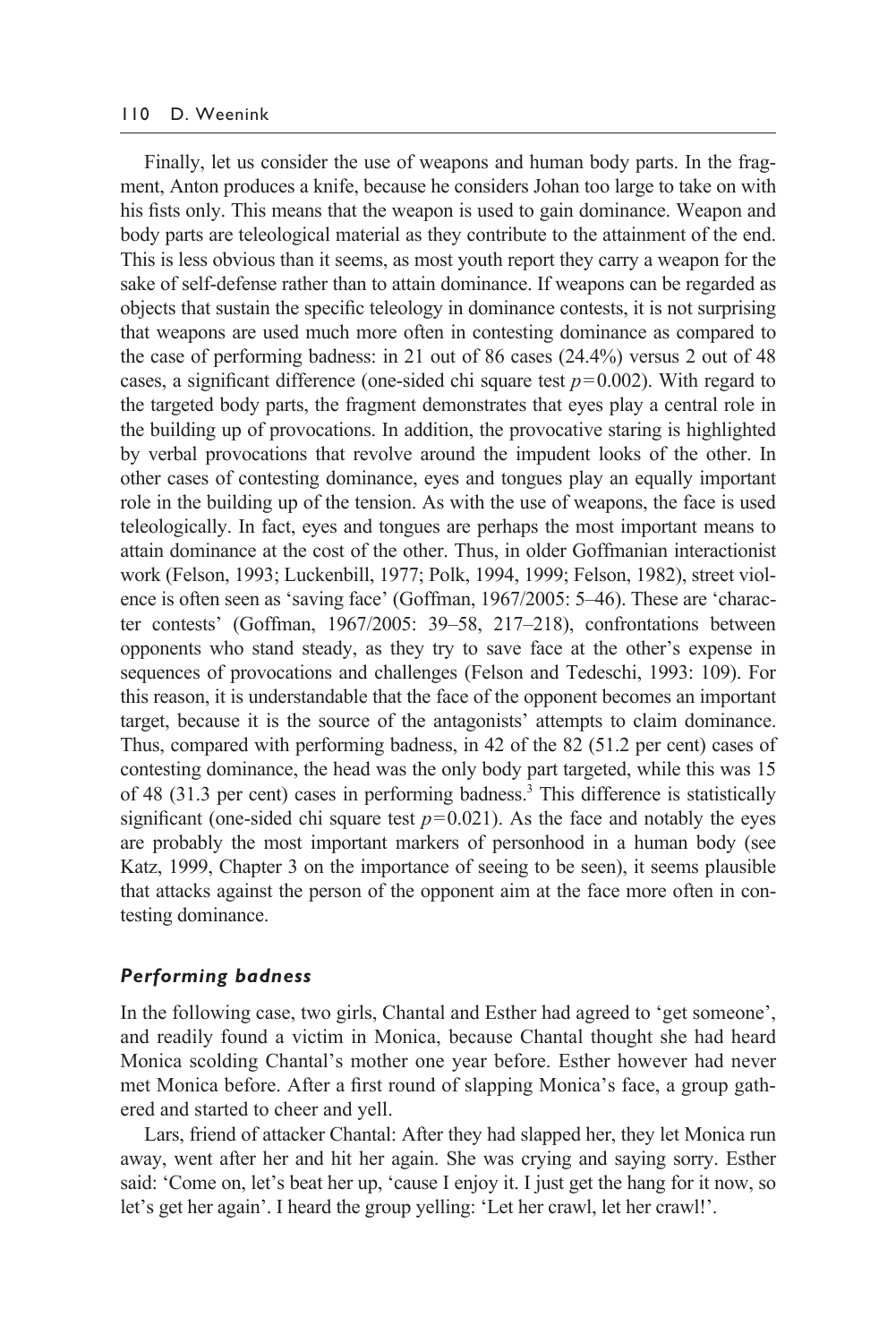MONICA: They got closer and overtook me. Chantal pulled my hair so hard that my head turned the other way. Chantal asked me whether that hurt. I said she had hurt me. I heard her friend [Esther] saying: 'Ah, really did that hurt you?'. Right after that she punched me in the face.

According to both the witnesses, attackers and the victim, the group made a lot of noise, shouting 'Beat her up, beat her up!' all the time. Various suggestions to degrade and humiliate were yelled and actually performed. Monica had to kneel down, her hair was burned, and her coat was robbed from her.

 Let us first consider the key features of performing badness, which this fragment exemplifies. First, this form of violence is one- sided: the instigators launch their attacks against lonely or otherwise vulnerable or weaker victims. This is sometimes called 'opportunistic' violence in earlier studies to denote situations in which a larger group is deliberately seeking a suitable, vulnerable victim (Homel, Tomsen and Thommeny, 1992; Tomsen, 1997). In the fragment, the two instigators take Monica by surprise. Moreover, they bring a supportive group with them, who stir up the instigators by yelling and shouting. In this respect, performing badness is clearly different from contesting dominance: in the latter form of violence, attaining dominance is the stake of a struggle whereas in performing badness, dominance is already secured from the start. Second, the instigators display meanness, they toy with the victims, humiliate and denigrate them. For instance, in the fragment above, Esther and Chantal hit Monica, let her go and then chased her, caught her and then hit her again. This is a typical feature of performing badness: the instigators hit or kick the victims once, let them go, then the group chases after them, hunt them down to hurt them once more. Other forms of cruelty appear in the above fragment as well. For instance, Esther asked Monica ominously whether she had hurt her, just to punch her again shortly after that. Third, and contrary to contesting dominance, victims often apologize while being beaten up, thus contributing to the emotional dominance of the instigators, as Monica did in the fragment. But apologizing is not a meaningful reaction for the instigators, or at least they do not take saying sorry as an apology, as their attack is not a punishment to undo some prior wrongdoing by the victim. In some cases, saying sorry even results into additional, inexplicable and cruel violence. Similarly, victims often exclaim: 'Act normal!' but the point is that the instigators' whims rule rather than a moral logic. Finally, the instigators seem to enjoy violent action in some cases, as Esther had said that 'she got the hang for it'. In other cases, instigators reported experiencing joy or excitement rather than anger, as they reported they gave the victims 'a good kicking' or they indicated that they 'went for the thrill of it'. The combination of one sided attacks targeted at weaker victims, the cruel meanness and the inexplicable, sometimes joyous humiliation games that attackers play, capture the key features of this form of violence, which revolves around the demonstration of total uncontested dominance, or what Katz (1988) called 'badness' (see also Wilkinson and Fagan [2001: 186] who describe how youth purposively create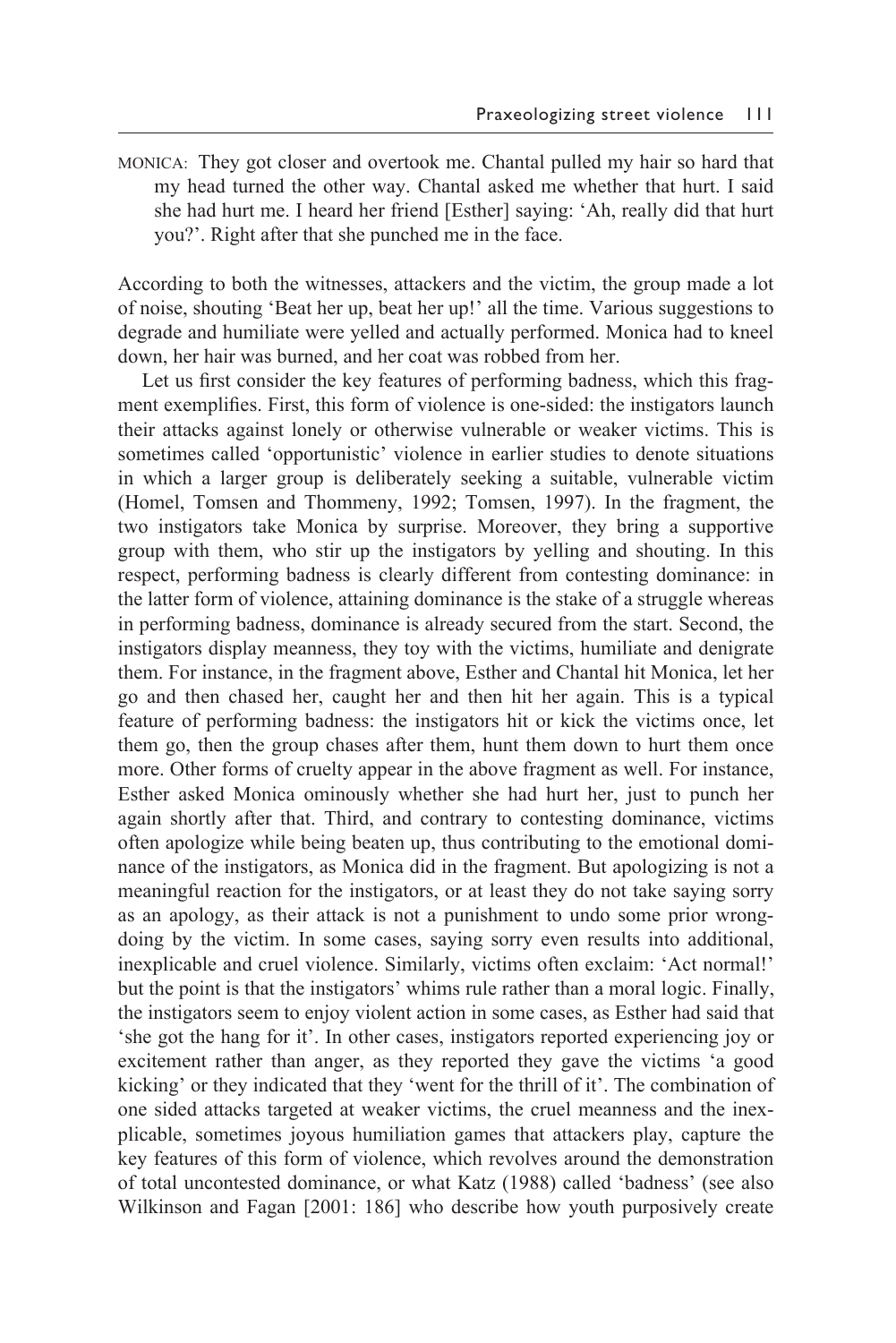opportunities for predatory and one- sided violence, which serves to display their tough or bad reputations).

How do the teleo-affective structure, practical intelligibility and signifying chains appear in this form of violence? Starting with the end, the aim of these interactions is again to demonstrate dominance. However, while attaining dominance in contesting dominance is quasi- honorable as it is bound by a 'working agreement' of turn-taking dynamics, attaining dominance in performing badness is not about honour at all. It is a form of dominance that purposively desecrates honour codes, for instance by attacking clearly weaker or vulnerable victims. Thus, attackers work toward a situation that displays that they can do whatever they want, just because they want to do it like that – the why is their will. Another important difference between performing badness and contesting dominance appears when the role of practical intelligibility is considered. In performing badness, attackers create a situation in which victims cannot rely on practical intelligibility. The actions of the attackers must be unpredictable and inexplicable, leaving the victims in doubt what will come next. In Katz's terminology, this element of performing badness is about creating a sense of 'alien- ness'. The attackers must raise a barrier to the others' understanding of the badass's own moral and emotional existence. Even when you try to 'maintain respectful comportment' (Katz, 1988: 99) there is no sure way to predict, let alone avoid, the badass's sudden unleashing of violent chaos.

 While the relationship between attackers and victims in performing badness is far from a 'working agreement', it should be noted here that the weakness of the victims is not a given. This is something that must be accomplished by the attackers, and experienced fighters might have developed a sense for targets who give in easily and are likely to submit to their provocations and humiliations. Following Collins (2008), the weakness of the victim is primarily depending on the emotional dynamics in situations of antagonism. While physical appearance and the display and use of weapons may contribute to the shifting of emotional balances, the process revolves around the attainment of emotional dominance itself. As noted above, one of the pathways to attain the emotional dominance that is required to circumvent the barrier of confrontational tension and fear are weak victims. But what makes a victim weak? Weakness appears when victims give in to the rhythm that the instigators want to impose on them and when they demonstrate submissiveness and give up confronting and opposing the other party (Collins, 2008: 39–82).

 Returning to practical intelligibility we might ask what it would look like from the viewpoint of the attackers? Again, the data does not allow providing an accurate description of the state of affairs that is experienced by the attackers. There is mention of Monica scolding Chantal's mother, but this could be contrived, since perhaps both instigators were humiliated by an overwhelming power themselves. However, given the desired state of becoming – to express a supreme form of domination – it makes sense to target weak victims, to play cruel humiliation games with them and to do away with all possible empathy. The signifying chain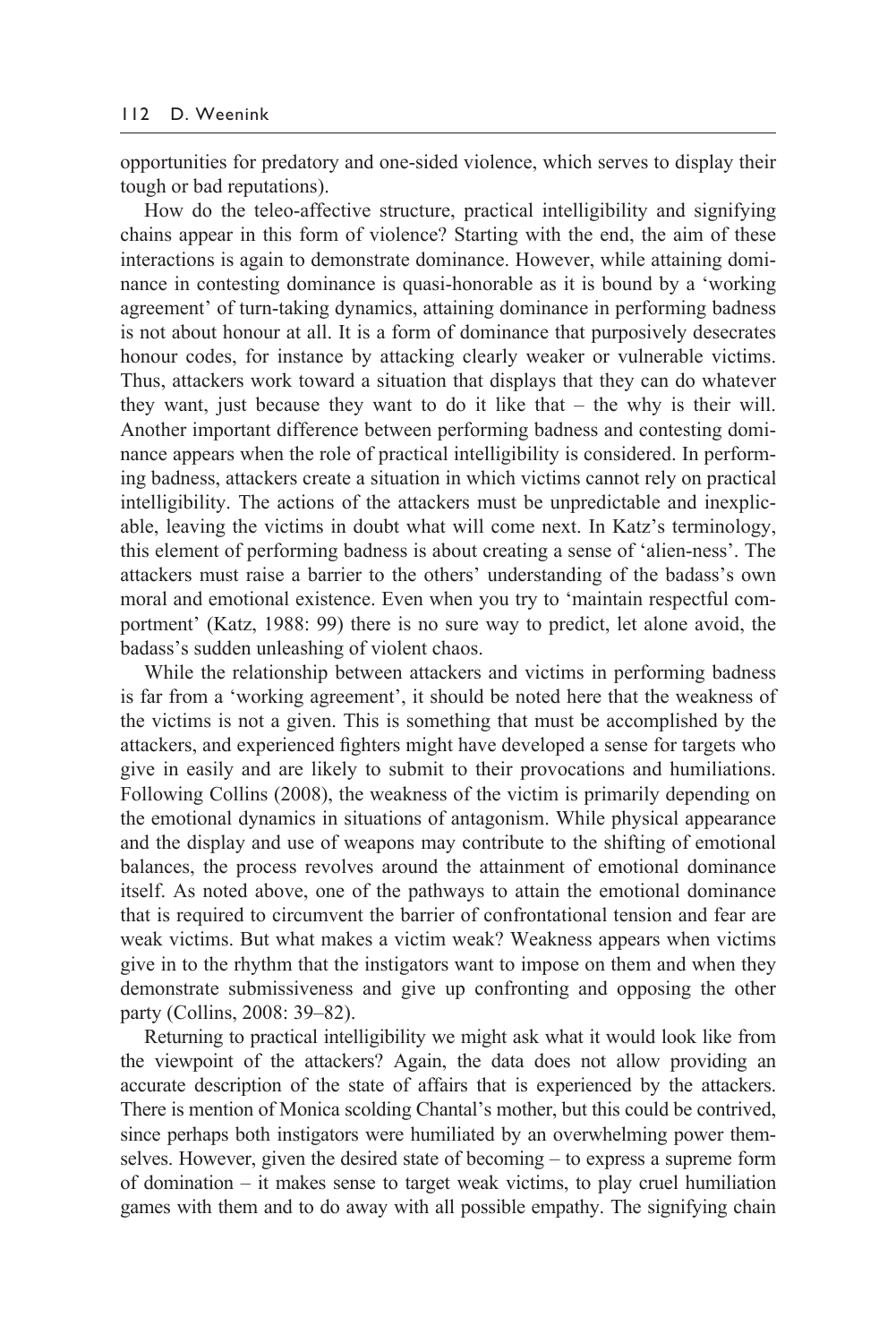of actions that works toward this goal comprises, among others, the following tasks. First, often one or two participants take the lead in warming up the group for the project. This kind of violence is often arranged and prepared ('let's beat someone up', 'we will give someone a trashing'). Second, vulnerable victims must be found, actively sought for and the group must agree to target them. Third, emotional dominance must be secured from the start – by outnumbering the victim, bringing a large supportive group – rather than attained in aggressive competition. Fourth, participants must act in such a way that the victims are left guessing what will happen next, not knowing what to do or to expect. This requires that attackers are always one step ahead of the victims, perhaps also surprising themselves while acting out their mean impulses.

 With regard to the normative emotions, it seems that this kind of violence is not so much related to anger but to feelings of superiority and sometimes even cruel joy. Moreover, attackers must not show mercy or pity. Any identification with the victims must be shut off, in order to display cruelty. In the words of Katz (1988: 80) the performance of badness requires 'toughness': tough persons do not care about the existence of the moral and emotional perspectives of others, they are 'not being morally malleable'.

 To conclude the praxeological approach of this form of violence, I consider the use of weapons and the targeted body parts. Above, it was already noted that the use of weapons is much lower in performing badness. This makes sense, because in performing badness, dominance is already secured from the start. Weapons, therefore, are not needed. Furthermore, it was noted above that in performing badness, it was less likely that the head was the only body part that was targeted. This finding corresponds to the idea that performing badness is not about a personal confrontation. Instead, victims are turned into objects of humiliation, whoever they are does not matter much, as long as they can be toyed with. In line with this, it is noteworthy that in 34 out of 48 cases (70.8 per cent), the victims were strangers to the attackers, while this was 47.1 per cent, or 40 out of 85 cases in contesting dominance. This difference is statistically significant (one sided chi square tests,  $p < 0.001$ ).

 Through my praxeological analyses it is demonstrated that violent situations unfold in patterned ways and that they have distinct teleologies and normative emotions to be worked upon. Moreover, the two teleo-affective structures in the cases are shown to be differently related to the use of weapons and the targeted body parts. Nevertheless, the two teleologies and normative- affective structures share a similar transformative capacity. How then does youth street violence change the participants and their worlds? We observed that both forms of violence create or recreate the social hierarchy. With this transformation, the instigators try to attain a dominant status, even if it is ephemeral and situational only. While many studies perceive violence as a reaction to some perceived wrongdoing (Felson, 1982; Felson and Tedeschi, 1993) or as a form of self- defence (Winlow and Hall, 2009) this praxeology shows that the teleology of street violence is about attaining dominance for the sake of dominance.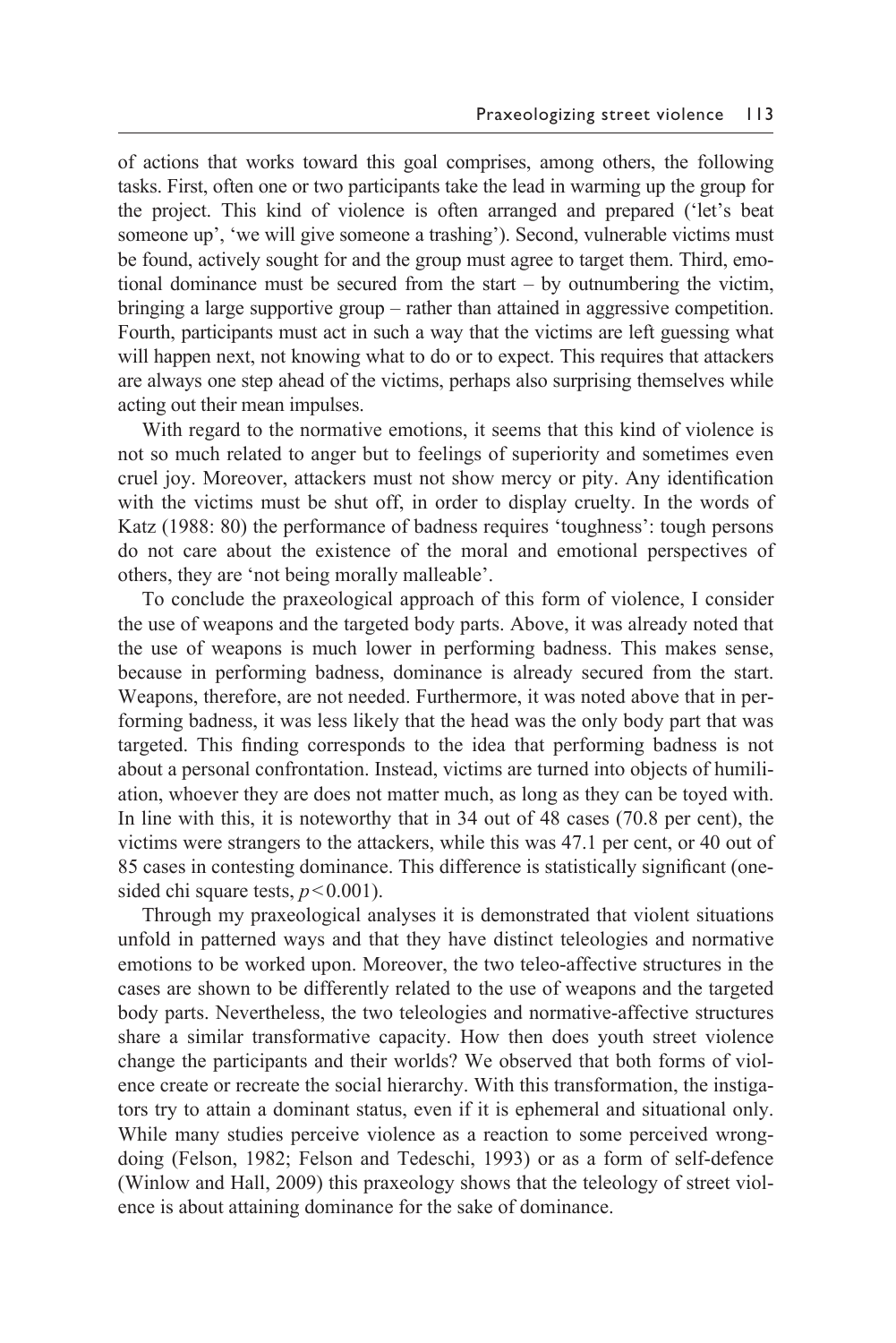## **Conclusion**

It is now time to provide an answer to the third research question formulated in the introduction: what can be learnt from analysing violence in praxeological terms? Two points are important in this respect.

 First, a practice oriented perspective enables researchers to move away from the prevalent focus on individual perpetrators in both mainstream criminological research and in lay and policy perceptions. One disadvantage of thinking in terms of individual perpetrators is that it hides the variety of forms of violence from view. Moreover, such a perspective neglects the fact that instigators, even in their most impulsive violent actions, follow a teleological and normativeaffective structure. Street violence is often portrayed as 'senseless' in public discourse. Blok (2001: 103–114) has explained that the use of such a label runs the risk that violence is perceived as something that cannot be reasonably or sensibly explained or understood. At the same time, he argues that emphasizing the senselessness of violence is a way to keep the phenomenon of violence at an emotional and mental distance, especially in relatively pacified societies where violence invokes strong feelings of abhorrence, disgust and fear. Whatever the reason for calling violence senseless, it is clear from this praxeology that violence has discernible teleologies and therefore cannot be senseless, at least from the perspective of the instigators. Instead of being senseless this chapter shows that street violence consists of structured sets of doings and saying, in which weapons and the targeted body parts are integrated to transform the social hierarchy, at least for a moment.

 Second, praxeologies of violence contribute as well to existing approaches to violence that give analytical priority to situations rather than individuals. Both interactionist (Felson and Tedeschi, 1993) and micro- sociological (Collins, 2008) approaches so far have not conceptualized the material arrangements of violence. While this chapter only considered weapons and targeted body parts in a limited way, violent action is clearly intermeshed with materialities in various ways. Consider for instance types of physical space such as schoolyards, clubs, streets, etcetera, each bringing their own affordances (bringing a large supportive group, escape routes etcetera); the use and abuse of various body parts and their meanings (fighting skills, special techniques such as a flying kick high at the back of an opponent, or the symbolic cutting or even burning of hair as a trophy among girls); and also the prepared and ad- hoc creation of weapons of various kinds (ranging from guns to crown caps tied in shoe laces for more painful kicking). Future praxeologies could lay bare the importance of materiality in violence in much more elaborated and detailed ways. Next to emphasizing materialities, our praxeology suggests giving the cultural dimension more analytical weight. Although existing interactonist and micro- sociological approaches have pointed to the importance of the situation to understand violence, they do not give much attention to the role of the culture. For interactionists, the meanings of violence are a property of rationally acting individuals, as they claim that violence is instrumental, mostly a reaction to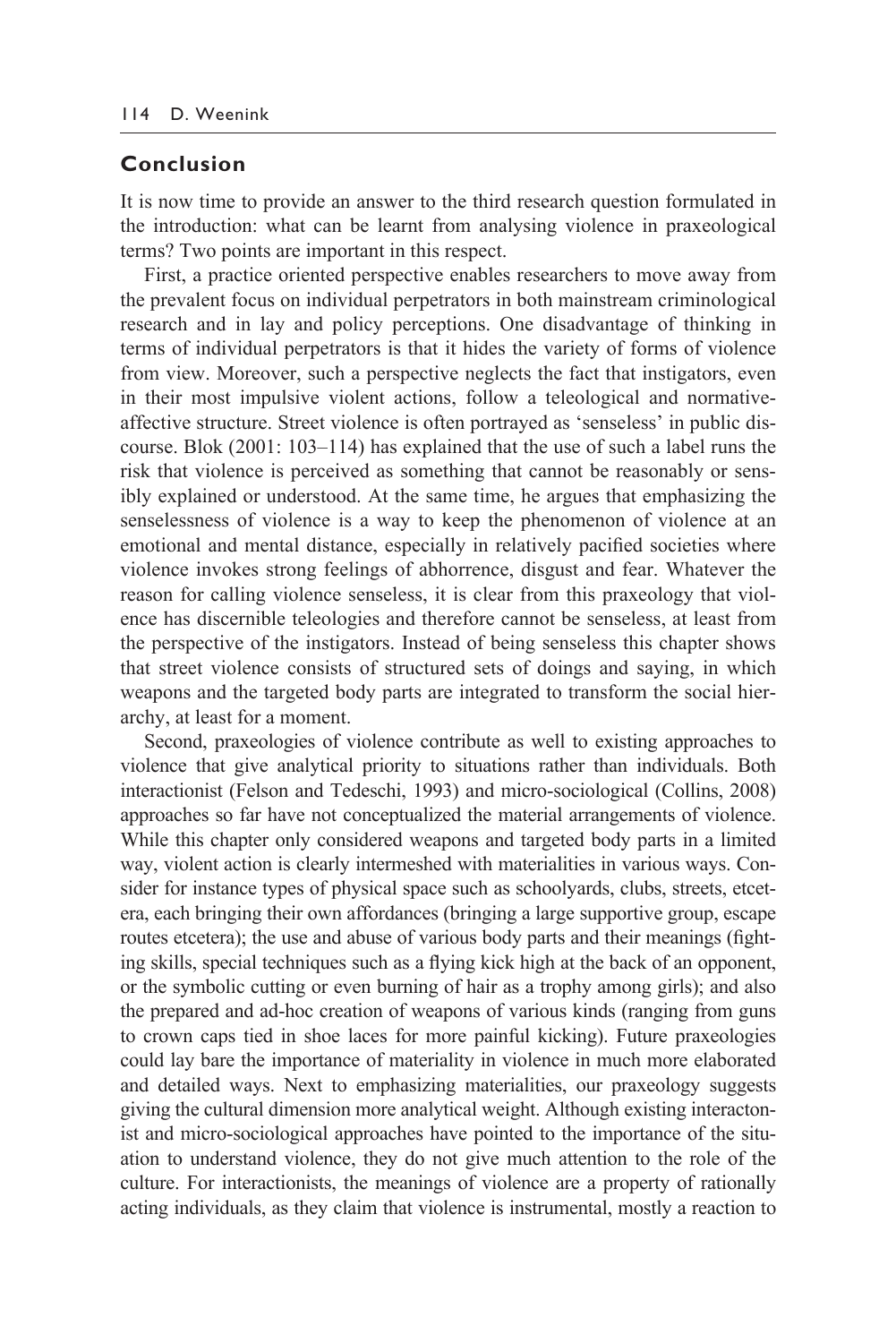perceived intentional attacks (Felson and Tedeschi, 1993). In micro- sociological theory, the emotional dynamics are the prime focus of analysis, rather than what is being said or thought. However, the praxeological account offered in this chapter shows the importance of culture, in the form of a teleological structure with its practical intelligibility and signifying chains, in bringing about a shared sense of violent actions as a set of coherent and goal oriented doings and sayings. While it remains awkward to consider such awful and abhorrent actions as a practice, this chapter demonstrates that a praxeology of violence opens up new questions with regard to violence.

#### **Notes**

- 1 This chapter is an adapted and rewritten version of an article that appeared earlier in *Sociological Forum* (Weenink, 2015).
- 2 For more on confrontational tension and fear and the pathways to circumvent it see Collins (2008: 39–82; 2013).
- 3 In sum the number of contesting dominance cases is 86, however, in four cases it was not clear exactly which body part was targeted.

## **References**

- Athens, L., 1980/1997. *Violent Criminal Acts and Actors Revisited*. First part published earlier as Athens, Lonnie 1980. *Violent Criminal Acts and Actors: A Symbolic Interactionist Study*. London: Routledge and Kegan Paul. ed. Urbana and Chicago: University of Illinois Press.
- Athens, L., 2005. 'Violent Encounters: Violent Engagement, Skirmishes and Tiffs'. *Journal of Contemporary Ethnography*, 34, 631–678.
- Blok, A., 2001. *Honour and Violence.* Cambridge: Polity Press.
- Collins, R., 2008. *Violence: A Micro- Sociological Theory*. Princeton: Princeton University Press.
- Collins, R., 2013. 'Entering and Leaving the Tunnel of Violence: Micro- Sociological Dynamics Emotional Entrainment in Violent Interactions'. *Current Sociology*, 61, 132–151.
- Copes, H., Hochstetler, A. and Forsyth, C.J., 2013. 'Peaceful Warriors: Codes for Violence among Adult Male Bar Fighters'. *Criminology*, 51, 761–794.
- Felson, R.B., 1982. 'Impression Management and the Escalation of Aggression and Violence'. *Social Psychology Quarterly*, 45, 245–254.
- Felson, R.B. and Tedeschi, J.T., eds, 1993. *Aggression and Violence. Social Interactionist Perspectives*. Washington: American Psychological Association.
- Goffman, E., 1967/2005. *Interaction Ritual. Essays in Face- to-Face Behavior*. Chicago: Aldine Publishing Company.
- Hochschild, A.R., 1979. 'Emotion Work, Feeling Rules, and Social Structure'. *American Journal of Sociology*, 85, 551–575.
- Hochschild, A.R., 1983. *The Managed Heart: The Commercialization of Human Feeling*. Berkeley: The University of California Press.
- Homel, R., Tomsen, S. and Thommeny, J., 1992. 'Public Drinking and Violence: Not just an Alcohol Problem'. *The Journal of Drug Issues*, 22, 679–697.